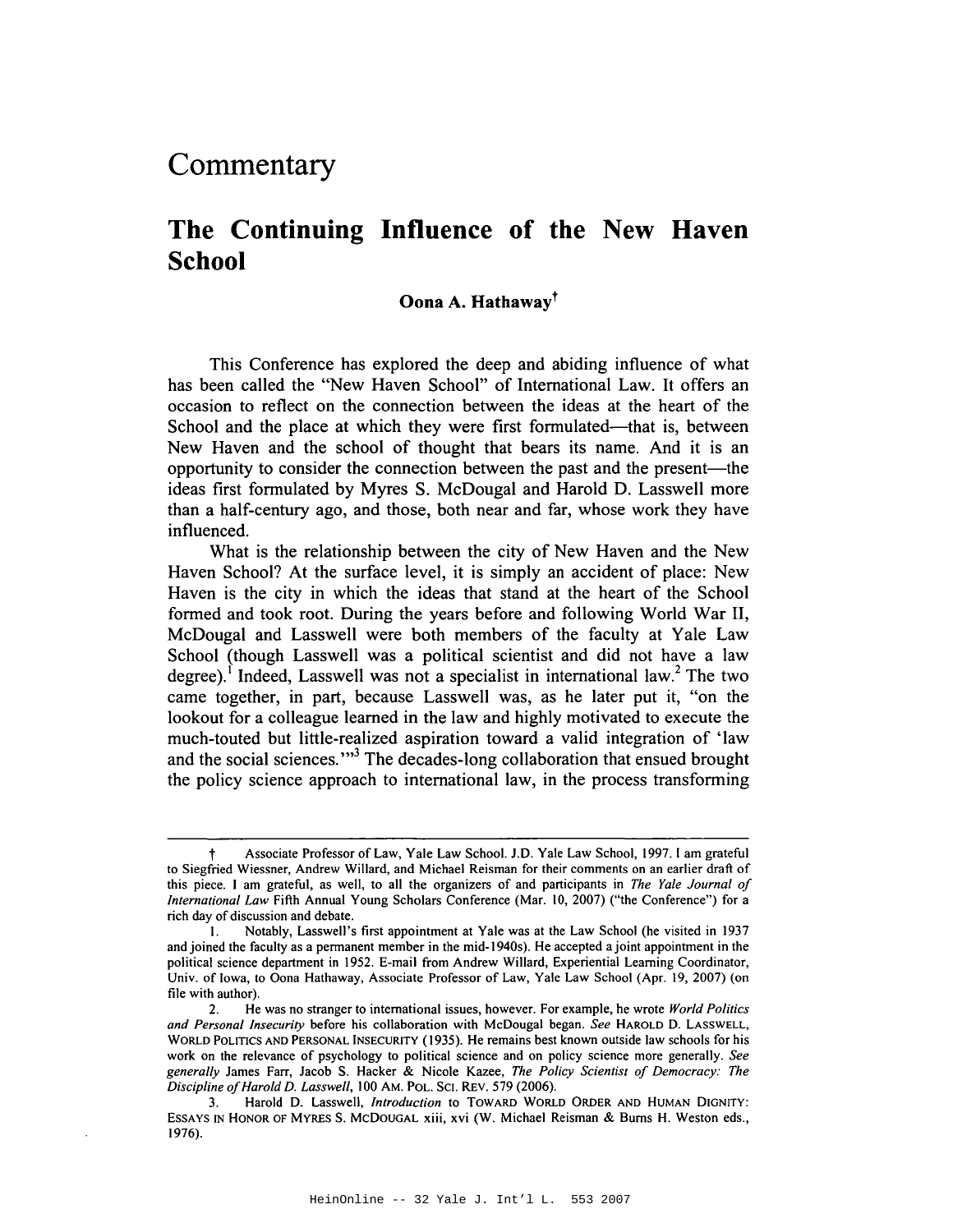the study of international law not just in New Haven but, eventually, around the country, and even the globe.

Reflecting the substantive themes of their work, McDougal and Lasswell called their new creation "Policy-Oriented Jurisprudence."<sup>4</sup> It was not until almost three decades after it was born that the school of legal analysis that is the subject of this Conference received the title today most often associated with it: The New Haven School. Perhaps fittingly, the title was bestowed not by the original progenitors of the School, but by one who would later distance himself from it, both in body and spirit.<sup>5</sup> Richard Falk is generally credited with inventing the term in the mid-1960s, after he himself had left New Haven and joined the Princeton faculty.<sup>6</sup>

New Haven is, then, the place where the School's ideas were first formed. And it is where it grew and flourished. For many years, McDougal and Lasswell taught a seminar entitled "Law, Science, and Policy," in which they traded and shaped the ideas that became the New Haven School. It has also been the intellectual home of some of the most prominent current proponents of the School-Michael Reisman foremost among them. They, too, continued to form and shape the School both through their writing and teaching. Indeed, in 1983, a seminar called "The Incident as a Decision Unit of International Law" resulted in multiple published papers that were later collected in a book.?

And yet, as this Conference and its inclusion of participants from throughout the country makes clear, the School's influence is far from limited to New Haven and the halls of the Yale Law School. New Haven has served as the School's incubator and its testing ground, and it remains a center of both what I would call the core New Haven School and its radiating spheres of influence. Yet, like any successful school, the ideas of the New Haven School have spread far afield. Those educated here have brought the ideas with them, helping them to grow and flourish around the country and, indeed, the world.

The New Haven School's ongoing influence, like that of any great school of thought, is felt in two distinct but related ways. It is felt through those who consider themselves a part of the School. These are the many scholars and practitioners who continue to be engaged directly and selfconsciously in adapting, addressing, and promulgating the ideas of Lasswell and McDougal.<sup>8</sup> This is what I mean by the core of the modern New Haven School. Yet, the influence of the school is also felt though its impact on those would not ordinarily identify themselves as direct intellectual descendants of its original promulgators. Understanding this broader influence requires drawing out three central features of the New Haven School that are deeply

<sup>4.</sup> It has also been variously referred to as "Law, Science, and Policy," "Policy-Oriented Jurisprudence," and "Jurisprudence for a Free Society."

<sup>5.</sup> See Richard A. Falk, *Casting the Spell: The New Haven School ofInternational Law,* 104 YALEL.J. 1991 (1995).

<sup>6.</sup> Lung-chu Chen, *Perspectives from the New Haven School,* 87 AM. SOC'y INT'L L. PROC. 398 (1993).

<sup>7.</sup> INTERNATIONAL INCIDENTS: THE LAW THAT COUNTS IN WORLD POLITICS (W. Michael Reisman & Andrew Willard eds., 1988)

<sup>8.</sup> This includes three of the participants in this Conference-Michael Reisman, Andrew Willard, and Siegfried Wiessner-as well as many others.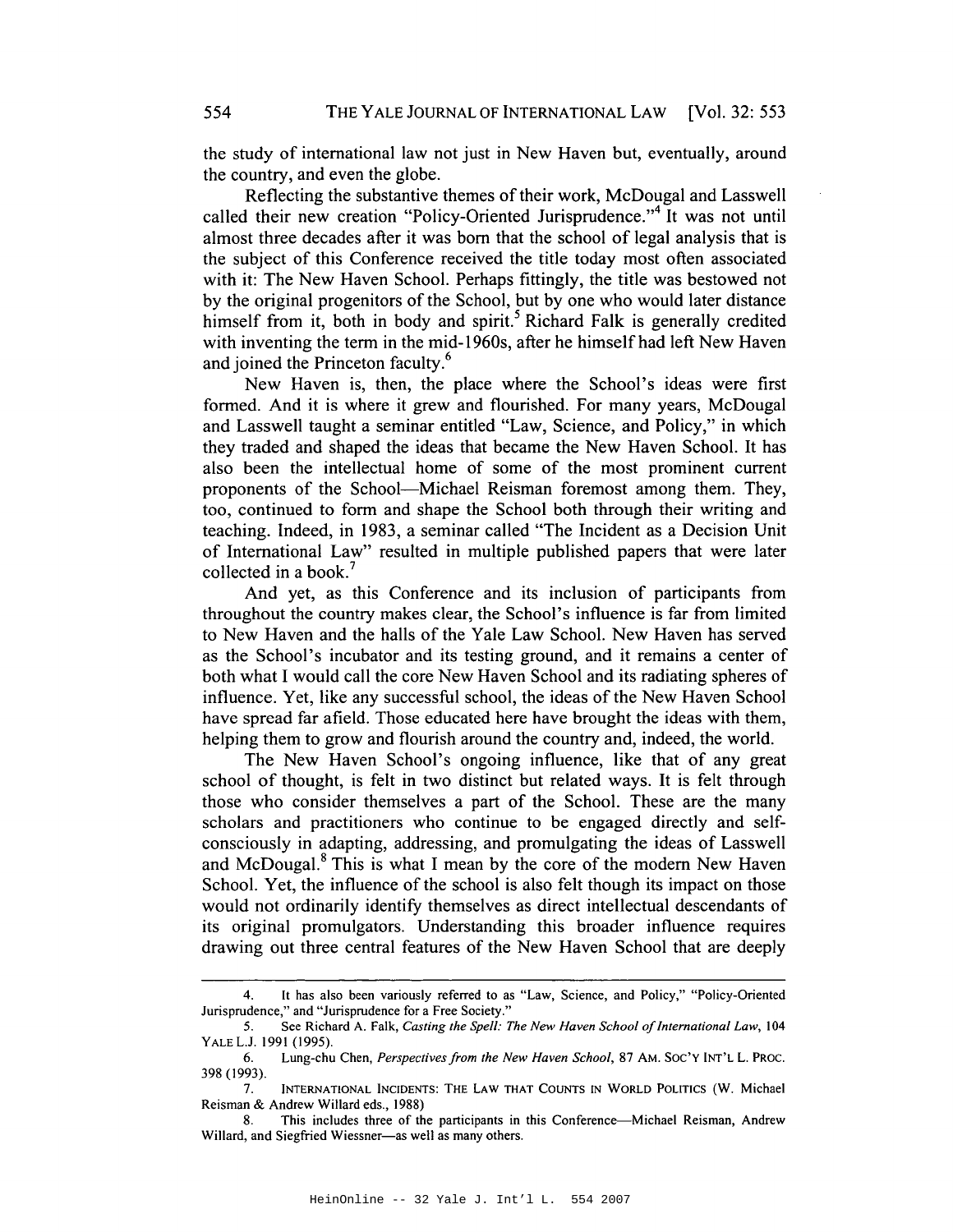embedded in the contemporary field of international law: a resistance to the realism that once gripped the study of world politics, an interdisciplinary approach to international law, and attention to policy and policymaking.

#### *A Response to the Realist Challenge*

From the start, the New Haven School offered a response to the bareknuckled realism that came to dominate the study of international law and politics in the immediate wake of World War II. Writing as the world descended into a global war for the second time in three decades, E.H. Carr derided the League of Nations as "an attempt 'to apply the principles of Lockeian liberalism to the building of a machinery of international order $"$ and counseled extricating "ourselves from the blind alley of arbitration and judicial procedure."<sup>10</sup>

The turn to political realism that had begun during the interwar period<sup>11</sup> gained momentum as the world descended into the Cold War. The chief proponent of realism, Hans Morgenthau, led a devastating attack on international law. These scholars defined themselves in opposition to what they considered the unjustified and dangerous utopianism of "idealists" like Charles Evans Hughes and Elihu Root. Arguing that such idealists ignored the relationship between power and state behavior, Morgenthau noted that "[i]nternational law owes its existence to identical or complementary interests of states, backed by power as a last resort, or, where such identical interests do not exist, to a mere balance of power which prevents a state from breaking these rules of international law."<sup>12</sup> States do not act in accordance with the law, but rather simply pursue their own power relative to others. Indeed, law that does not enjoy compliance—which Morgenthau claimed was true of much of international law—could not be said to really be law at all.<sup>13</sup>

The New Haven School stepped into the breach left by this broadside attack. Working from a *legal* realist perspective, McDougal and Lasswell developed a process-oriented conception for fostering legal order. They counseled decisionmakers to fashion "a more usable conception of international law" not simply by consulting rules, but by balancing emphasis on "authority and control" and on "perspectives" and "operations."<sup>14</sup> Like the political realists, then, they turned a critical eye on international law and rejected any assumption that international law has the independent power to shape state behavior. And like political realists, they argued that understanding state power is essential to understanding state behavior.

<sup>9·</sup> E.H. CARR, THE TWENTY YEARS' CRISIS, 1919-1939: AN INTRODUCTION TO THE STUDY OF INTERNATIONAL RELATIONS 28 (Palgrave 2001) (1939) (citation omitted).

*<sup>10·</sup> Id.* at 207.

II. Hans J. Morgenthau, *Positivism, Functionalism, and International Law,* 34 AM, J. INT'L L. 260 (1940); CARR, *supra* note 9.

<sup>12·</sup> Morgenthau, *supra* note II, at 275.

*<sup>13.</sup> Id.* at 276 ("A rule, be it legal, moral, or conventional, is valid when its violation is likely to be followed by an unfavorable reaction, that is, a sanction against its violator. An alleged rule, the violation of which is not followed by such a sanction, is a mere idea, a wish, a suggestion, but not a valid rule.")

<sup>14.</sup> MYRES S. McDOUGAL, STUDIES IN WORLD PUBLIC ORDER 169 (1960).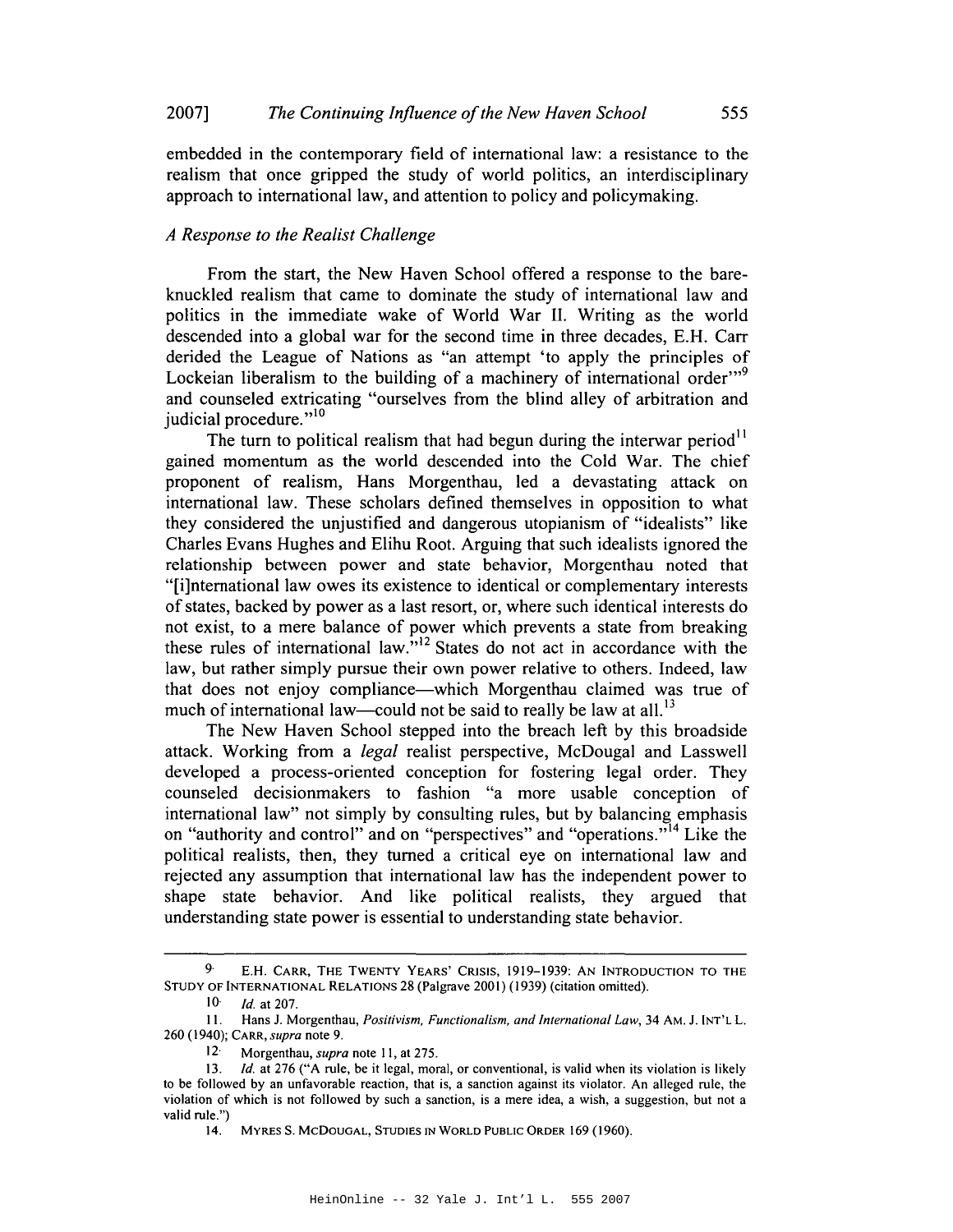And yet they disagreed profoundly with the dismissive view of international law held by political realism. International law may not always be effective, but it does have immense power to shape the world. Power matters, they argued, but so too does authority. Moreover, contrary to the early political realists—especially Morgenthau—they argued that power was far from the only value that actors maximized. Actors also sought and used enlightenment, wealth, well-being, skill, affection, respect, and rectitude.<sup>15</sup>

This position is profoundly influential today. Despite something of a realist resurgence in the study of international law,<sup>16</sup> much of the discipline still shares the New Haven School's view that authority matters and that actors in the system pursue much more than simply power. The New Haven School of McDougal and Lasswell thus set the stage for a clear-eyed response to the realist challenge--one that does not see law as all-powerful but views it as a tool capable of bringing about change.

This is evidenced in the work of those in attendance at this Conference: Harold Hongju Koh has put forward the transnational legal process theory that emphasizes the role of norms in guiding behavior;<sup>17</sup> Janet Levit shows how international law is made from the "bottom-up";<sup>18</sup> Christopher Borgen argues that norms and normative outlooks matter in the formation of world public order;<sup>19</sup> Paul Schiff Berman offers a pluralist approach to law that sees law not simply as a command backed by a threat of force but as an entity bearing normative force as well;<sup>20</sup> Melissa Waters reflects on the role of normativity and legitimacy in transnational legal process;<sup>21</sup> and Nicole Hallett considers the role of national human rights institutions in bringing human rights home.<sup>22</sup> Indeed, nearly every contribution to this Conference, I think it is fair to say, bears this stamp of the New Haven School.

#### *The Connection of the Study of International Law to Other Disciplines*

The New Haven School was driven in no small part by McDougal and Lasswell's dissatisfaction with their own separate disciplines—law in McDougal's case, political science in Lasswell's—and a belief that drawing upon the strengths of each they could build a new and stronger approach to

IS. 2 HAROLD D. LASSWEll & MYRES McDOUGAL, JURISPRUDENCE FOR A FREE SOCIETY: STUDIES IN LAW, SCIENCE AND POLICY 803-33 (1992).

*<sup>16.</sup> See, e.g.,* JACK L. GOLDSMITH & ERIC A. POSNER, THE LIMITS OF INTERNATIONAL LAW (2005).

*<sup>17.</sup> See* Harold Hongju Koh, *Is There a "New" New Haven School ofInternational Law?, 32* YALE J. INT'l L. 559 (2007); Harold Hongju Koh, *How* is *International Human Rights Law Enforced?,* 74 IND. LJ. 1397 (1999); Harold Hongju Koh, *Bringing International Law Home,* 35 Hous. L. REv. 623 (1998); Harold Hongju Koh, *Why Do Nations Obey International Law?,* 106 YALE LJ. 2599 (1997) (book review).

<sup>18.</sup> Janet Koven Levit, *Bottom-Up International Lawmaking: Reflections on the New Haven School of International Law,* 32 YALE J. INT'L L. 393 (2007).

<sup>19.</sup> Christopher J. Borgen, *Whose Public, Whose Order? Imperium. Region. and Normative Friction,* 32 YALE J. INT'l L. 331 (2007).

<sup>20.</sup> Paul Schiff Bennan, *A Pluralist Approach to International Law,* 32 YALE J. INT'l L. 30 I (2007).

<sup>21.</sup> Melissa A. Waters, *Normativity in the "New" Schools: Assessing the Legitimacy of International Legal Norms Created by Domestic Courts,* 32 YALE 1. INT'l L. 455 (2007).

<sup>22.</sup> Nicole Hallett, National Human Rights Institutions: Bringing Human Rights Home (Mar. 10, 2007) (unpublished manuscript, on file with The Yale Journal of International Law).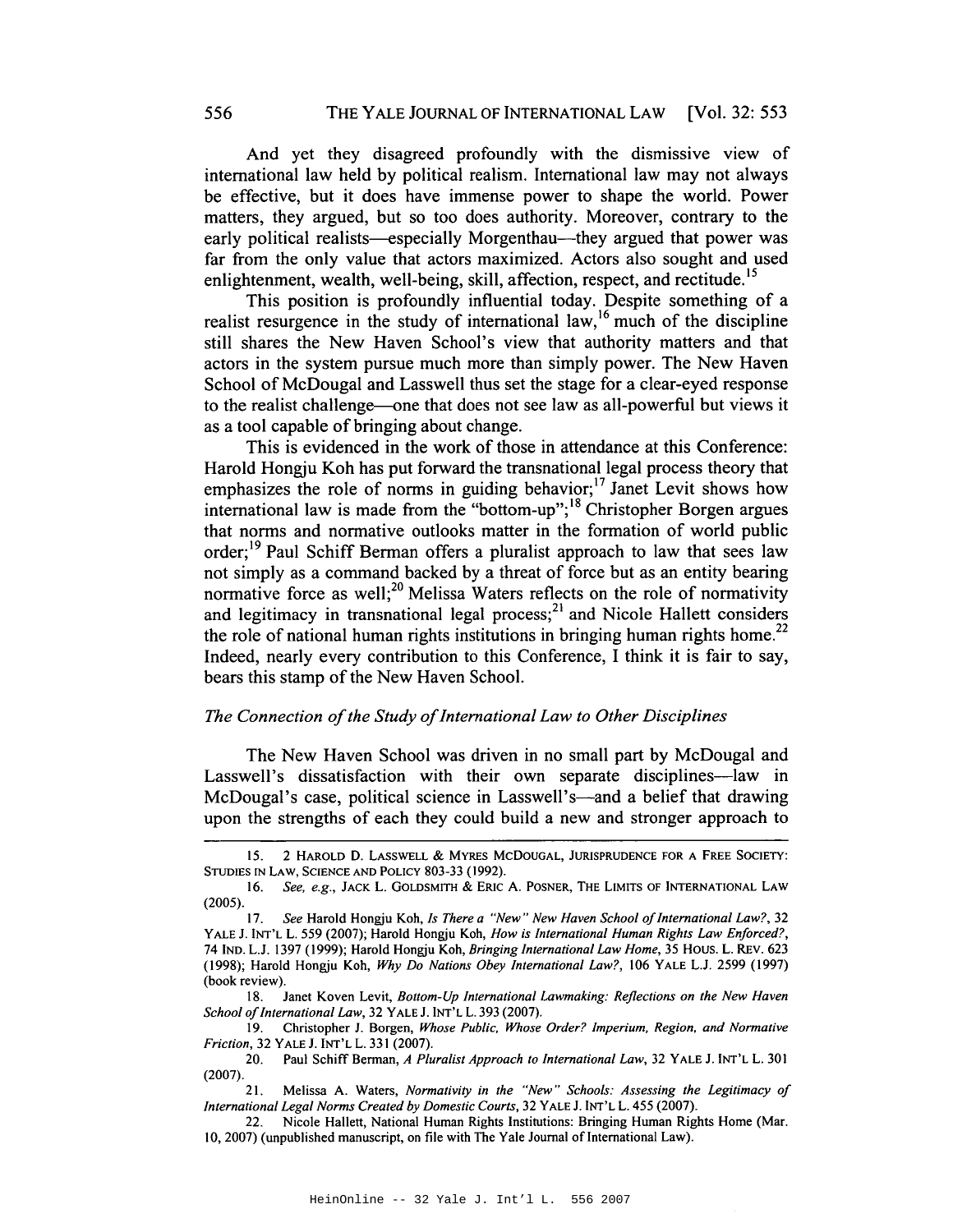international law. As McDougal later put it in an homage to Lasswell that could have as easily been said of himself, "A distinctive emphasis in Lasswell's orientation to problem-solving is grounded in the wisdom that every discipline can provide methods and insights which may be of use to those who can use and/or understand them. Hence his injunction to become multidisciplinary, and no one heeded this advice better than Lasswell himself. $n^{23}$  This was no simple hyperbole by an old friend and collaborator: Lasswell in fact served as president of both the American Political Science Association and the American Society of International Law.<sup>24</sup>

This advice resonates powerfully today. Writing less than a decade ago, Anne-Marie Slaughter documented the ways in which "political scientists and international lawyers have been reading and drawing on one another's work with increasing frequency and for a wide range of purposes. $125$  Her essay went on to examine the numerous ways that international law scholars had used international relations theory and empirical research over the previous decade, and laid out yet more promising new avenues for joint research.

Sophisticated cross-disciplinary analyses of international law of the sort encouraged by McDougal and Lasswell are now increasingly common in both legal and political science scholarship. Under the banner of "legalization," leading scholars of both fields have begun a joint effort to understand international law by reference to its functional value and the preferences of domestic political actors.<sup>26</sup> Once again, this trend is exemplified by the work of participants in this Conference: from Hari Osofsky's work at the intersection of law and geography;<sup>27</sup> to Ryan Goodman and Derek Jinks's work at the intersection of law and sociology;<sup>28</sup> to the work of Michael Gottesman,<sup>29</sup> Ji Li,<sup>30</sup> myself,<sup>31</sup> and many others at the intersection of law and political science.

*24. Id.*

25· Anne-Marie Slaughter et aI., *International Law and International Relations Theory: A New Generation of Interdisciplinary Scholarship,* 92 AM. J. INT'L L. 367, 367 (1998).

*26· See, e.g.,* LEGALIZATION AND WORLD POLITICS (Judith L. Goldstein et al. eds., 2001).

27. Hari M. Osofsky, *A Law and Geography Perspective on the New Haven School,* 32 YALE J.INT'L L. 421 (2007).

*28. See, e.g.,* Ryan Goodman & Derek Jinks, *International Law and State Socialization: Conceptual, Empirical, and Normative Challenges,* 54 DUKE LJ. 983 (2005).

29. Michael Gottesman, Revising the Golden Rule: Reciprocity and the Geneva Conventions in Modem Conflicts (Mar. 10, 2007) (unpublished manuscript, on file with The Yale Journal of International Law).

30. Ji Li, *From "See You in Court!" to "See You in Geneva!* ": *An Empirical Study ofthe Role ofSocial Norms in International Trade Dispute Resolution,* 32 YALE J.INT'L L. 485 (2007).

*31. See. e.g.,* OONA A. HATHAWAY & HAROLD HONGJU KOH, FOUNDATIONS OF INTERNATIONAL LAW AND POLITICS (2004); Oona A. Hathaway, *International Delegation and Domestic Sovereignty,* LAW & CONTEMP. PROBS. (forthcoming 2007); Oona A. Hathaway, *Why Do Countries Commit to Human Rights Treaties?,* 51 J. CONFLICT RESOL. (forthcoming 2007); Oona A. Hathaway, *Between Power and Principle: An Integrated Theory of International Law,* 72 U. CHI. L. REV. 469 (2005); Oona A. Hathaway, *The Cost ofCommitment,* 55 STAN. L. REv. 1821 (2003); Oona Hathaway, *Do Human Rights Treaties Make a Difference?,* III YALE LJ. 1935 (2002).

<sup>23.</sup> Myres S. McDougal, *McDougal on Collaboration with Lasswell, in* I LASSWELL & McDOUGAL, *supra* note IS, at xxxii.